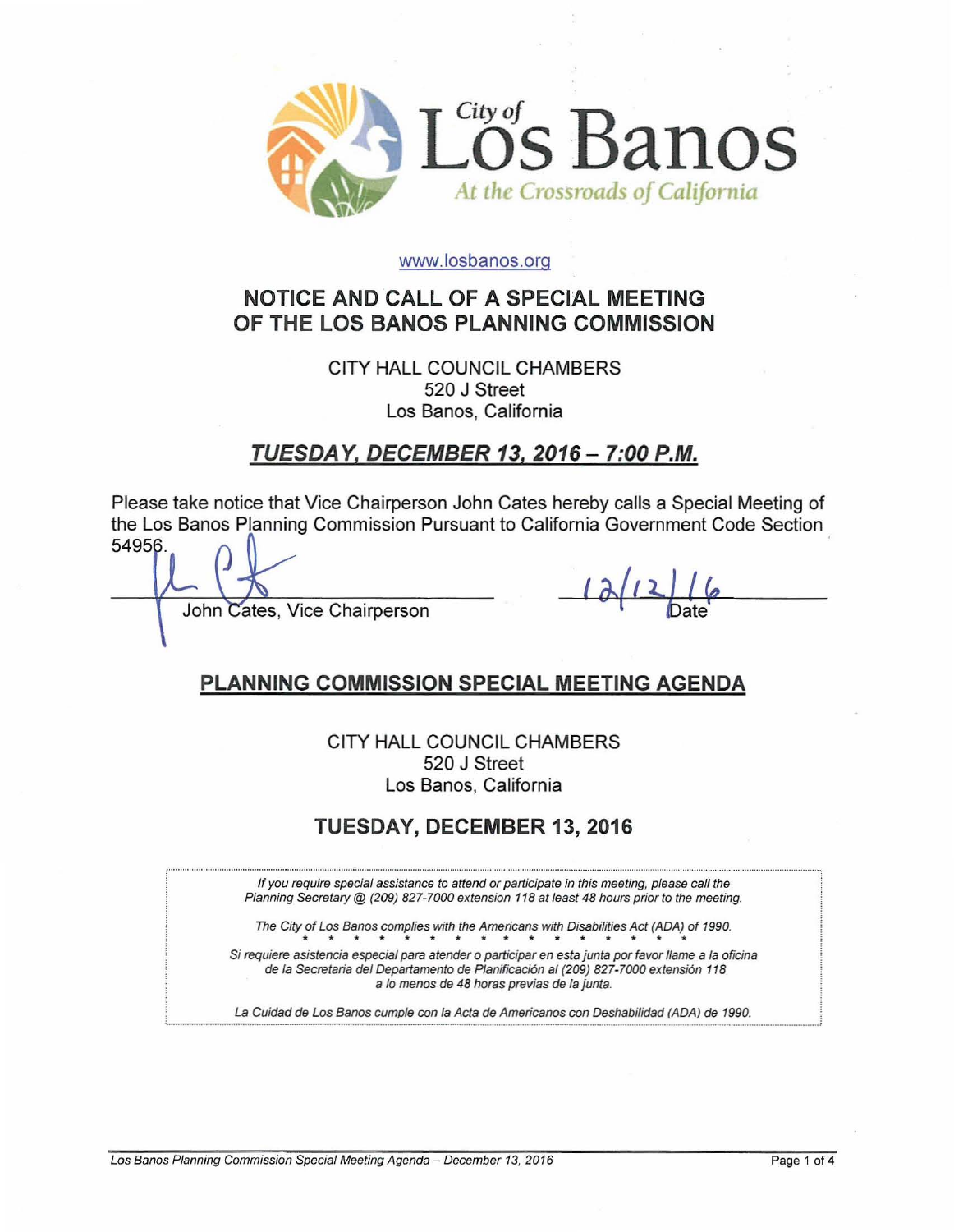Any writings or documents provided to a majority of the Planning Commission regarding any item on this agenda will *be* made available for public inspection at the meeting and in the Planning Department's office located at City Hall, 520 J Street, Los Banos, California during normal business hours. In addition, such writings and documents may be posted on the City's website at www.losbanos.org.

Cualquier escritura o los documentos proporcionaron a una mayoría del Departamento de Planificación con respecto a cualquier artículo en este orden del día será hecho disponible para la inspección pública en la reunión y en la oficina del Secretaria del Departamento de Planificación del City Hall, 520 J Street, Los Banos, California durante horas de oficina normales. Además, tales escrituras y los documentos pueden ser anunciados en el website de la Ciudad en www.losbanos.org.

1. CALL TO ORDER. 200 PM

- 2. PLEDGE OF ALLEGIANCE.
- 3. ROLL CALL: (Planning Commission Members)

Cates , Faktorovich , Limon , Llamas , McCoy , Spada , Toscano

4. APPROVAL OF AGENDA.

Recommendation: Approve the agenda as submitted.

5. CONSIDERATION OF APPROVAL OF THE ACTION MINUTES FOR THE REGULAR PLANNING COMMISSION MEETING OF OCTOBER 26, 2016.

Recommendation: Approve the minutes as submitted.

6. CONSIDERATION OF APPROVAL OF THE ACTION MINUTES FOR THE REGULAR PLANNING COMMISSION MEETING OF NOVEMBER 9, 2016.

Recommendation: Approve the minutes as submitted.

- 7. PUBLIC FORUM: Members of the public may address the Commission on any item of public interest that is within the jurisdiction of the Commission, including agenda and non-agenda items. No action will be taken on non-agenda items. Speakers are limited to a five (5) minute presentation.
- 8. PUBLIC HEARINGS: If you challenge the proposed action as described herein in court, you may be limited to raising only those issues you or someone else raised at the public hearing described herein or in written correspondence delivered to the City at, or prior to, the public hearing.
	- A. Public Hearing to Consider the San Luis Estates Mitigated Negative Declaration (SCH #2016101002) and Associated Vesting Tentative Tract Map #2015-03 for the Subdivision of Approximately 5.5 Acres into 25 Single-Family Residential Lots Ranging from 6,000 Square Feet to 9,519 Square Feet Located on the South Side of San Luis Street Between Jeffrey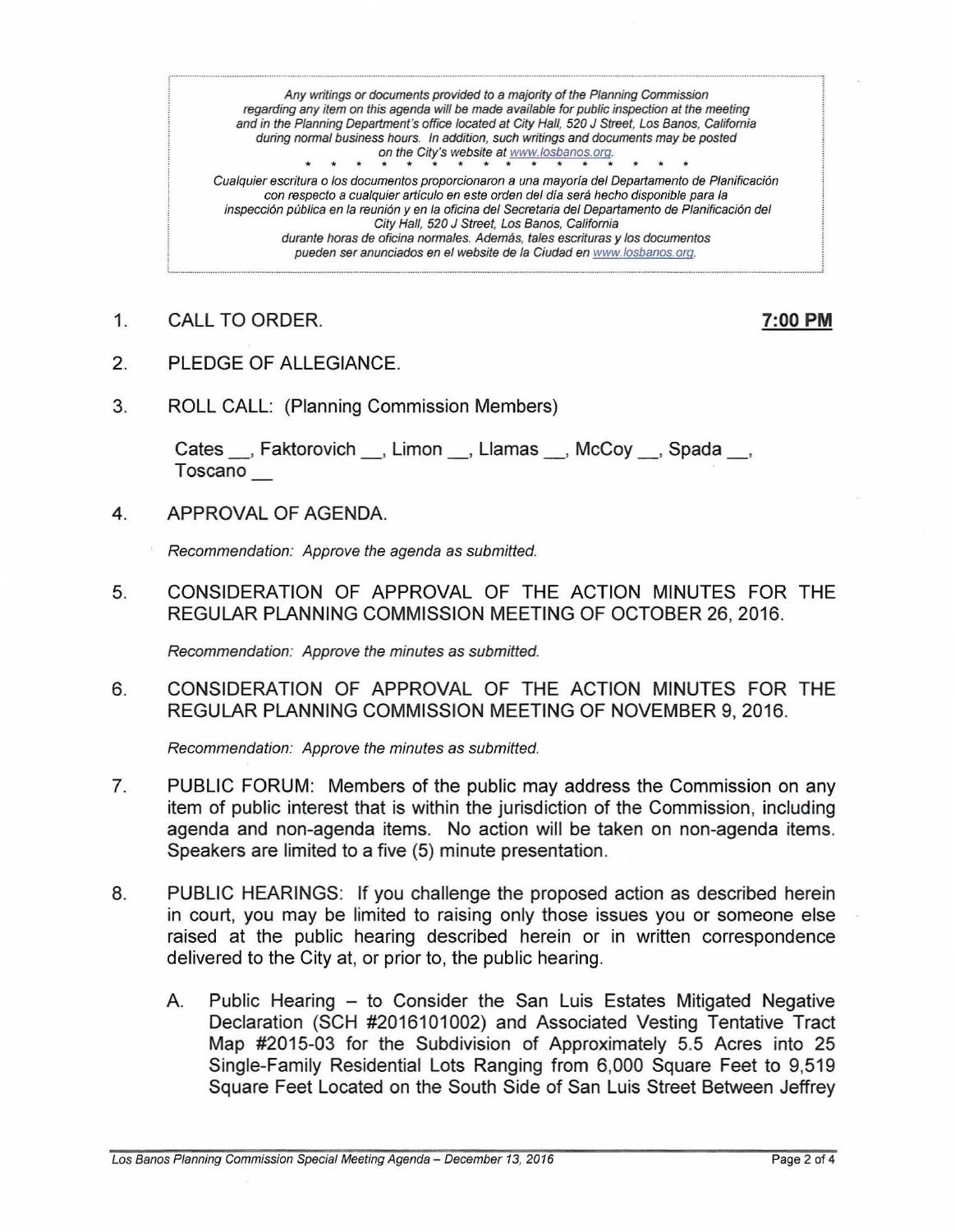Road and Miller Lane, More Specifically Identified as Assessor's Parcel Number: 428-121-012 (Continued from November 9,2016).

Recommendation: Receive staff report, open the public hearing, receive public comment, and close the public hearing.

- B. Public Hearing to Consider a CEQA Categorical Exemption and a Conditional Use Permit to Allow the Use of a Type 47 Alcohol License for the On-sale of General Alcohol in Conjunction with an Eating Place for Tacos Campesinos Located at 651 I Street, More Specifically described as Assessor's Parcel Number: 025-231-007.
	- 1) Planning Commission Resolution No. 2016-54 Recommending Approval of Conditional Use Permit #2016-19 to the Los Banos City Council for the Use of a Type 47 Alcohol License for the On-sale of General Alcohol in Conjunction with an Eating Place for Tacos Campesinos Located at 651 I Street.

Recommendation: Receive staff report, open the public hearing, receive public comment, close the public hearing, and adopt the resolution as submitted.

9. DESIGN REVIEW STUDY SESSION - THE DEVELOPMENT OF A 57 UNIT SUBDIVISION AT THE NORTHEAST CORNER OF WILLMOTT AVENUE AND NORTH STREET FOR STONEFIELD HOMES HARVEST GROVE.

Recommendation: Receive staff analysis and provide initial feedback to the applicant.

10. DESIGN REVIEW STUDY SESSION - THE CONSTRUCTION OF A NEW 2,450 SQUARE FOOT AUTOMOTIVE REPAIR BUILDING ON 0.22 ACRES LOCATED ON ROMERO STREET, APPROXIMATELY 140 FEET WEST OF MERCEY SPRINGS ROAD IN THE HIGHWAY COMMERCIAL ZONING DISTRICT.

Recommendation: Receive staff analysis and provide initial feedback to the applicant.

- 11. COMMUNITY &ECONOMIC DEVELOPMENT DEPARTMENT REPORT.
- 12. COMMISSIONER REPORTS.
	- A. Cates
	- B. Faktorovich
	- C. Limon
	- D. Llamas
	- E. McCoy
	- F. Spada